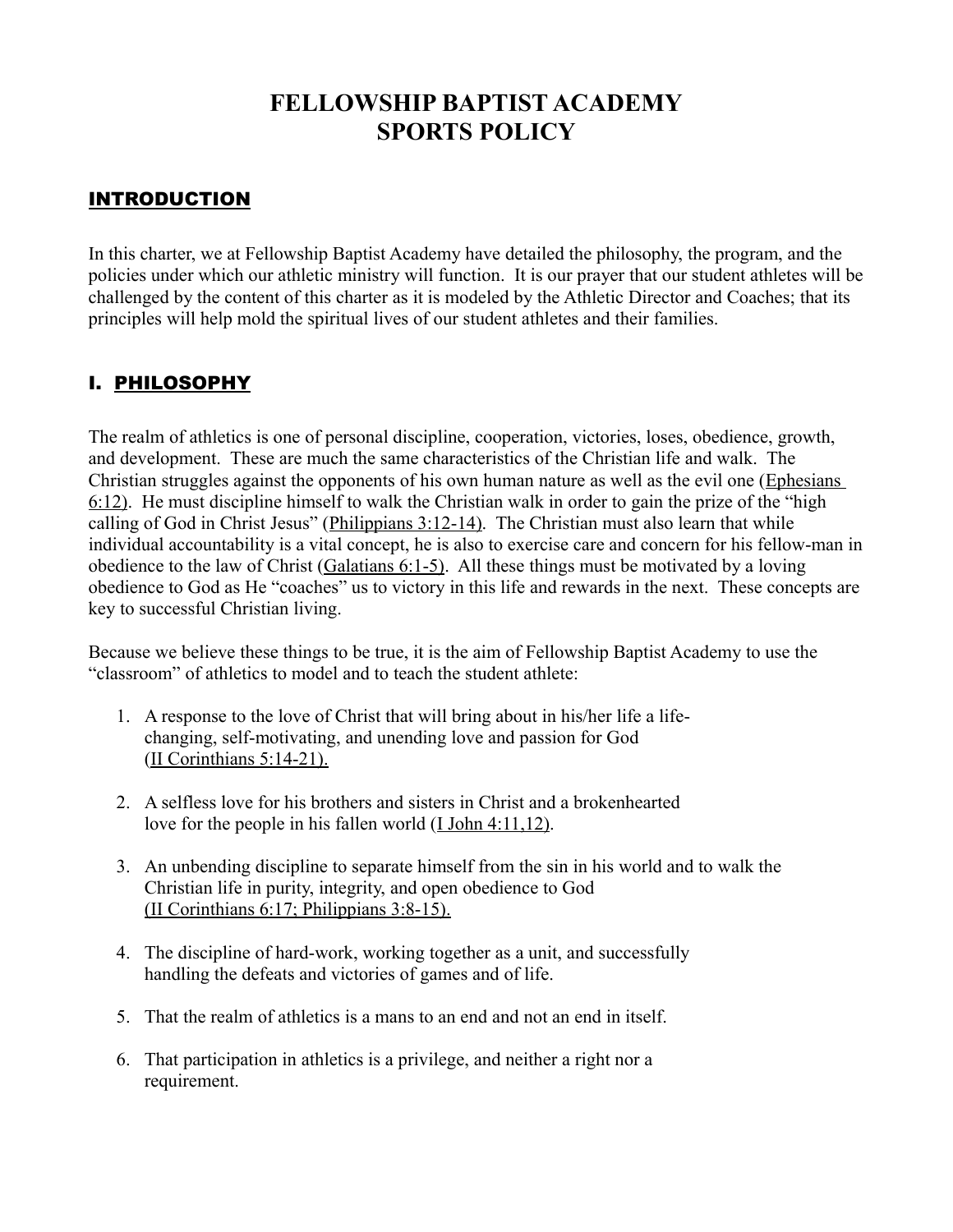7. The importance of a well-rounded Christian life: physically, mentally, spiritually, and emotionally.

We feel that what is taught in theory is soon put into a lifestyle. It is our prayerful goal that as the student athlete is educated in the classroom of athletics, the theory of successful Christian living will become a reality in his life now and will be a cause for rejoicing in the life to come.

# II. PROGRAM

While this program is in no way "set in stone", it is the guidelines by which we would exercise our philosophy in the live s of the young people of our school. We wish not to focus on any one gender of student or any specific sport but rather to formulate a program that will best suit the fulfilling of our philosophy in athletics.

We anticipate and exercise participation in the Michigan Association of Christian Schools (MACS) to allow ourselves alliance with schools of like faith and philosophy. The program we offer will be in seasonal accordance and regulated by MACS rules.

Listed below are the seasons of athletic involvement, the sports offered, and the target age and gender of the sport:

#### FALL SPORTS

GIRLS – We propose to offer basketball to our girls at two levels: 1) a Junior High team that will be offered to girls in the 6th-8th grade, and 2) a 9th-12th grade girls team that would participate at the varsity level. Should numbers be insufficient to make two teams, one team will be formed. It will consist of one team of 6th-12th grade girls that will participate at the varsity level.

BOYS – We propose to offer soccer to our boys at two levels: 1) a Junior High team of 6th-8th grade, and 2) a team of 9th-12th grade boys that will compete at the varsity level. Should there be insufficient numbers to field two teams, we will offer one soccer team to 6th-12th grade boys to compete at varsity level.

#### WINTER SPORTS

GIRLS – We propose to offer volleyball to our girls at the two levels outlined in the girls' fall sports program with the same provisions for sufficient or insufficient numbers.

BOYS – We propose to offer basketball to our boys at the two levels outlined in the boys' fall sports program with the same provisions for sufficient or insufficient numbers.

#### SPRING SPORTS

We propose to offer a track program to both out boys and girls in grades 6-12 to compete on the varsity level.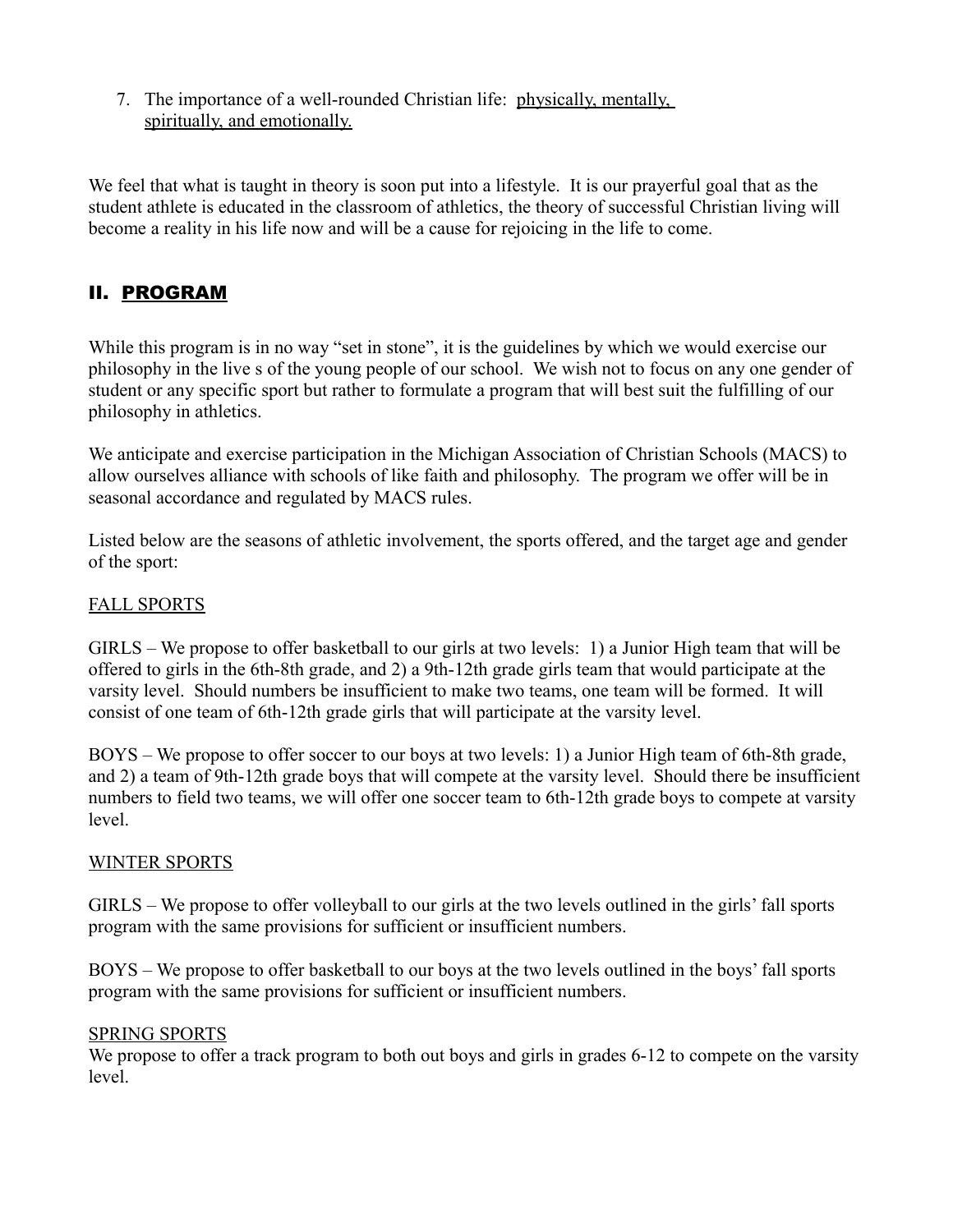### III. GUIDELINES

It is our goal and purpose that our student athletes emulate Christ in their lives at all times. It is our responsibility given by their parents to encourage and guide them to do this while they are involved with our sports program. We feel that the final authority for the policies in our athletic program lies in God's Word. However, rather than listing out the whole of God's Word in this policy sections, we will attempt to give the basic parameters of our program in which we desire our students to function. The program will attempt to follow these basic guidelines.

### *ELIGIBILITY*

In order to be eligible to participate in sports, the student must complete satisfactory work in the classroom first. A student must receive a 72% cumulative average of all his/her classes. Any student receiving a grade in any class below a 62% will automatically be considered ineligible for the week (Saturday through Friday). Eligibility sheets are available in the office each Wednesday of a sports season (nut just weeks when there are games), and the student will be responsible to collect the correct grade for each class from the teacher on Friday. the sheets are then handed in to the coach on Friday. If the student receives a grade below a 62%, or if the collective grade average is below 72%, the student is ineligible.

Below are some examples:

| Levi Kegan       |                    | <b>Ned Jones</b> |           |            |
|------------------|--------------------|------------------|-----------|------------|
| History          | 63                 | History          | 67        |            |
| Science          | 98                 | Science          | 73        |            |
| Math             | 95                 | Math             | 63        |            |
| English          | 87                 | English          | 87        |            |
| P.E.             | 99                 | P.E.             | 81        |            |
| <b>Computers</b> | 83                 | <b>Computers</b> | <u>72</u> |            |
| Average          | 88<br>(Eligible)   | Average          | 71        | (Eligible) |
| Dim Witt         |                    |                  |           |            |
| <b>History</b>   | 99                 |                  |           |            |
| Science          | 99                 |                  |           |            |
| Math             | 99                 |                  |           |            |
| English          | 99                 |                  |           |            |
| P.E.             | 61 (Failing)       |                  |           |            |
| <b>Computers</b> | 99                 |                  |           |            |
| Average          | 93<br>(Ineligible) |                  |           |            |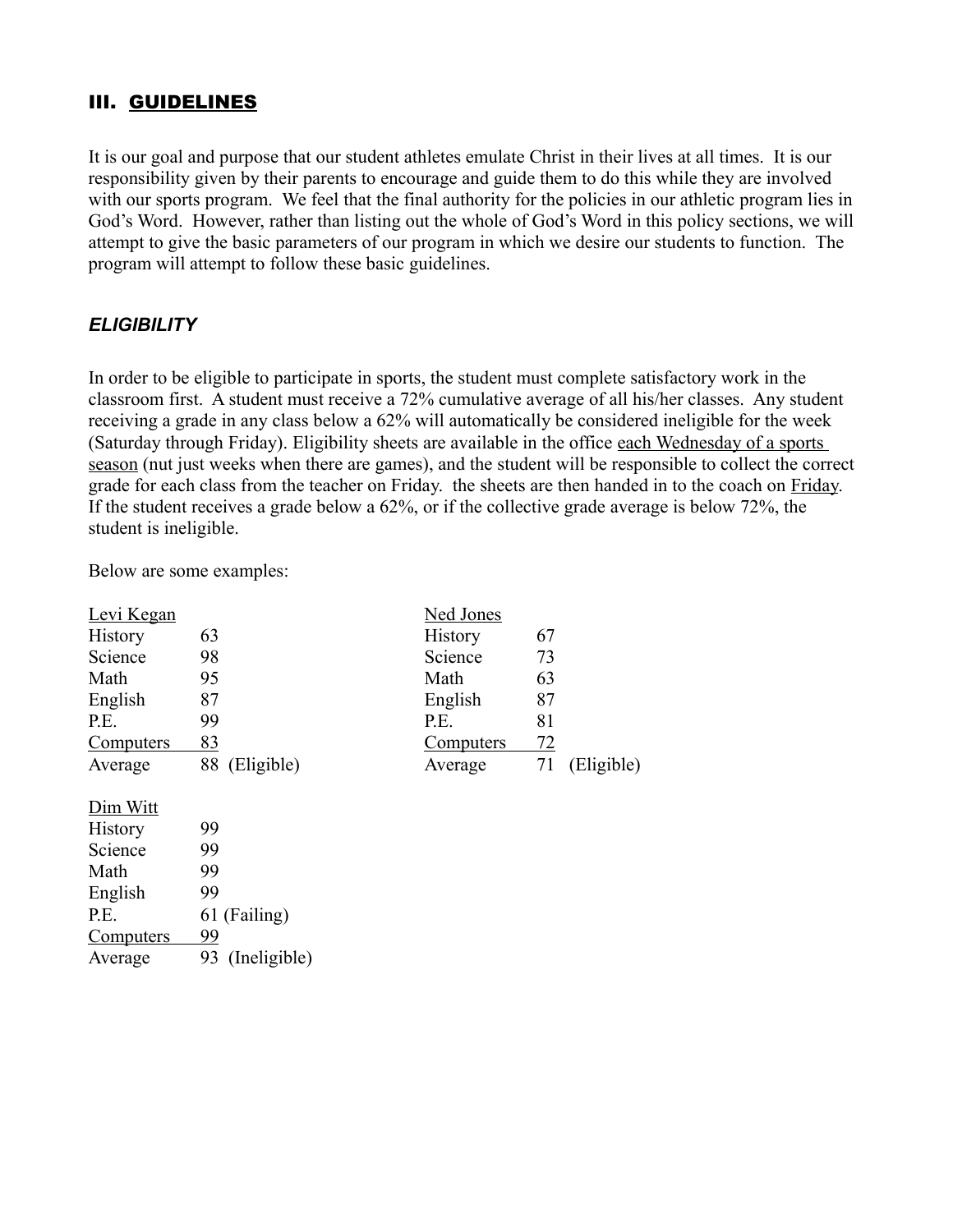So you can see it is rather difficult for a student who is working his hardest and putting forth effort to be ineligible. Eligibility is figured for one week ahead so as to give the coach time to prepare for a player's absence. For example: Jed turns in a sufficient eligibility sheet on Friday, January 1st. Jed is eligible to play through the next Friday, January 8th.

In the case where a teacher makes a mistake by not supplying a student with a grade or does not give the correct grade, the Athletic Director will make the final decision on the matter.

If an athlete is ineligible three times during one sport season, he/she will automatically be dropped from the roster and unable to play for the rest of that season.

### *PRACTICE SCHEDULING*

Coaches will meet at the beginning of each sports season to work together on a practice schedule. Scheduling will be as fair and equal to each sport as possible. A practice schedule will then be posted for the students to see. Due to the limited space of our gymnasium, practices may be juggled and rearranged due to special or unanticipated events and scheduling.

### *PLAYER, PARENT, COACH AND ATHLETIC DIRECTOR MEETINGS*

A mandatory player, parent, coach, and Athletic Director meeting will be held prior to each sporting season. Anyone who cannot attend must meet with the coach.

# *GAME POLICY*

Team members will ride the transportation provided by the school to the games. Team members may take alternative forms of transportation if they have written

permission from their parents and have notified their coach that they will not be riding back with the school's transportation. If a player's parents contact the coach personally at the game no written permission is needed. Violation of this rule will result in the non-participation in that game or the following game. Non-team members who choose to ride with the school must abide by this rule as well as the conduct rules of the school. The following rules will also be brought into play:

- 1. No walk-mans or radios will be allowed on vehicles taken to games. Violation of this rule will result in loss of playing time to the athlete or loss of privilege to ride by the spectator.
- 2. Guys and girls will not be allowed to sit in the same seat.
- 3. It is important to remember that we are representatives of our Lord, our school, our families, and ourselves. Each participant at any athletic event will be expected to show respect for all involved and do nothing that will bring dishonor to the name of Christ. Failure to do so will result in verbal warnings or loss of privileges.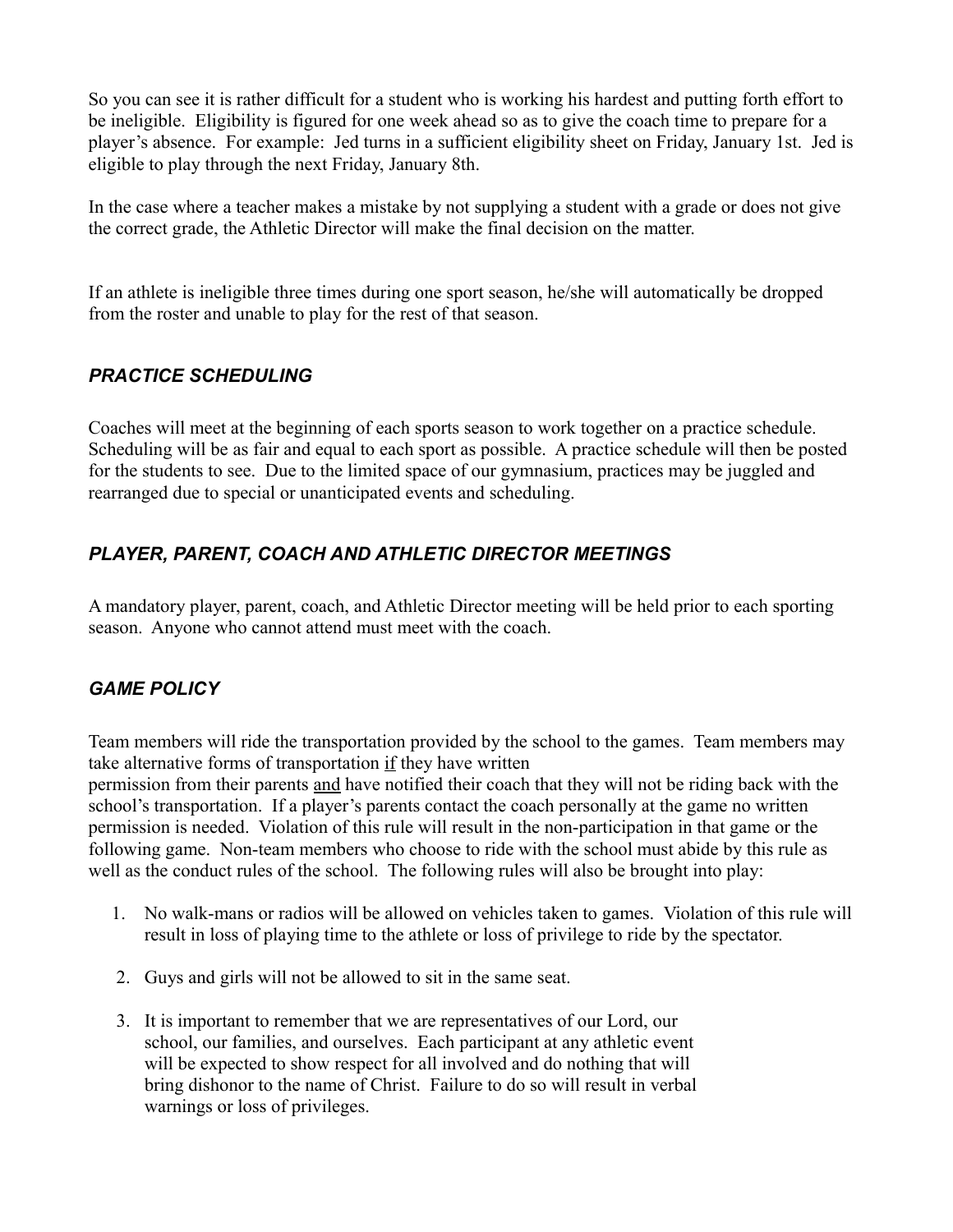### *PLAYER RESPONSIBILITIES*

When a student commits to be a part of a team there is a certain amount of responsibility which must be shouldered as a result of that commitment. Below is a list of the basic requirements which are expected of an F.B.A. athlete:

- 1. Attend the practices set up by your coach (your effort is directly related to your performance.)
- 2. Participate in Sports Booster's activities when possible.
- 3. Help keep track of equipment and help in the care of that equipment. (Remember, this is God's equipment on loan to us.)
- 4. Be a good testimony at all games and related events.
- 5. Be an encouragement to all team members of all our teams
- 6. Show respect to the coaching staff, teammates, opposing teams, and officials. Technical fouls for UN-sportsmen like conduct, taunting or excessive celebrations, pushing, shoving, fighting, and such things, will not be tolerated in our program. Any athlete who receives a technical foul for such things or is guilty of such actions will be suspended from game time or a whole game, or may be removed from the team.

Players should contact their coach as the coach may include some additional responsibilities for the team. Athletes are advised to ask not what their team can do for them, but what the athlete can do for the team.

#### *PARENT RESPONSIBILITIES*

It is the desire of F.B.A. that each parent be a positive support and encouragement to their child in the following ways:

- 1. Pray for your children as they participate.
- 2. Encourage them:
	- a. verbally let them know their best efforts are good enough.
	- b. physically-attend games when possible.
- 3. Be involved in Falcon Sports Boosters when it is possible.
- 4. Be a respectful and good testimony for Christ at all athletic events as parents are also asked to be representatives of Jesus Christ. This means a proper respect for coaches, fans, players, and officials. Parents who fail to meet this responsibility will be approached by the A.D. and may lose game attendance privileges.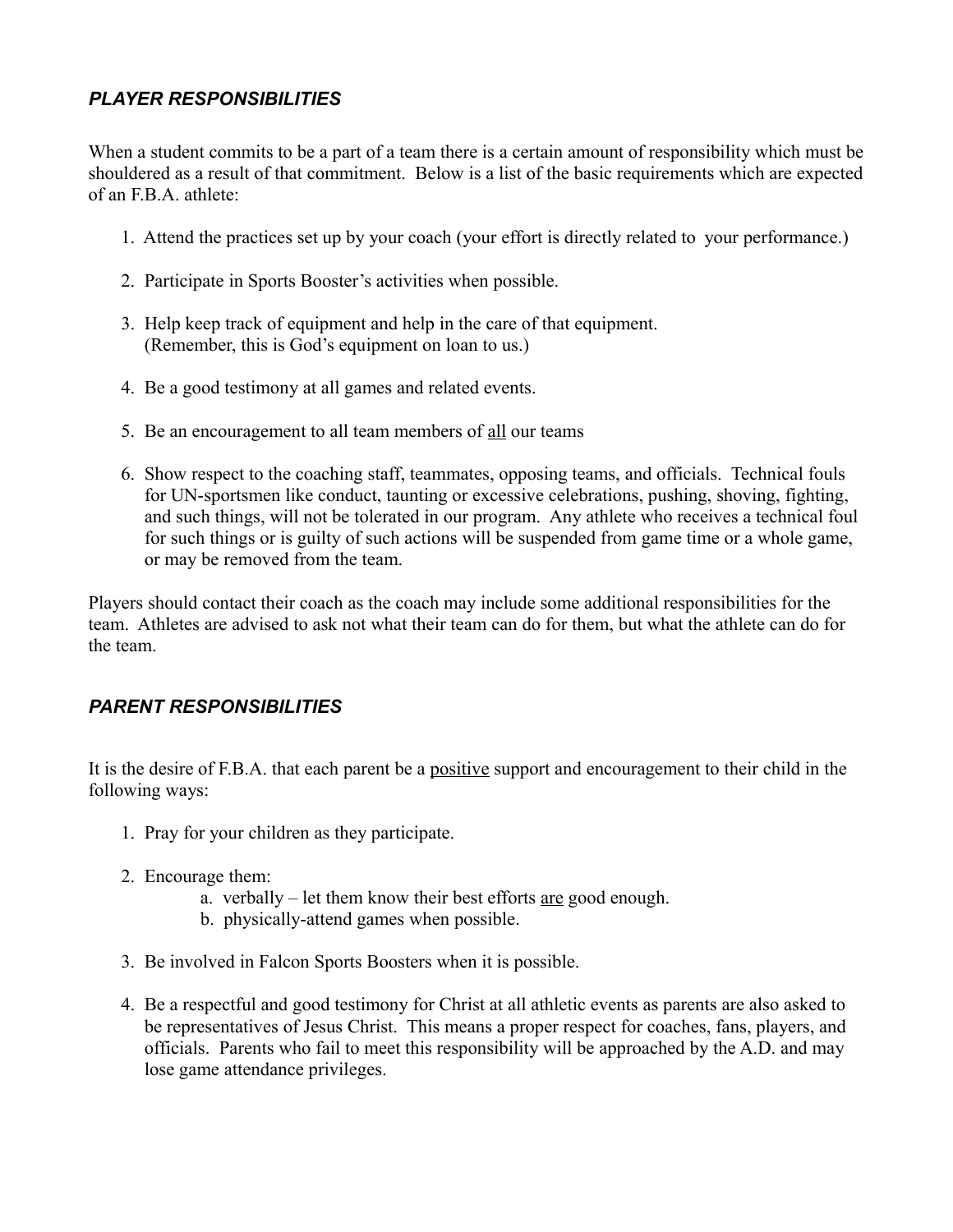### *COACHES RESPONSIBILITY*

Each coach is chosen by the Athletic Directory. If there is a problem with a coach, it is suggested that you go to the coach to discuss the problem. If this does not resolve the problem, then take the problem to the Athletic Directory. Following these simple steps will save a lot of hurt feelings in a misunderstanding. The pay scale for coaches is a percentage of the base teaching salary schedule. Elementary positions will be done on a voluntary basis. The Falcon Sports boosters seeks to be the source of the payment of the coaches. Below is listed the basic responsibilities that are expected of a coach at F.B.A.

- 1. Exemplify Christ-like behavior. "Students" observe that.
- 2. Strive to teach good work ethics, team-play, knowledge of sport, obedience, and above all, Christ-like behavior.
- 3. Be responsible to care for the buildings during usage.
- 4. Be responsible for team equipment.
- 5. You are the disciplinarian of your team. Please make sure that the discipline you choose agrees with our school's policy and the sports policy. If you have any questions in this area see the Athletic Director.
- 6. You should try to take care of reporting scores and game information to the C. C. Gazette. This encourages our teams and has a testimony in the community.
- 7. If a game is canceled you will be responsible for contacting the members of your team to inform them.

# *ATHELETIC DIRECTOR RESPONSIBILITIES*

The Athletic Director (AD) is directory responsible to the school Administrator and ultimately the FBA Administrative Group. The AD position should generate the reviewing and revising of the sports policy. The following is a list of responsibilities which the AD is expected to work on. Again, this list could be added to if the FBA Administrative Group see a need.

- 1. Observe and evaluate coaches during the season.
- 2. Work with the President of the Sports Boosters and the FBA Administrative Group to prepare an athletic budget.
- 3. Schedule all games for the upcoming year.
- 4. Hire referees fro the schedule games.
- 5. Find a gym to rent when necessary.
- 6. Prepare transportation to games for teams.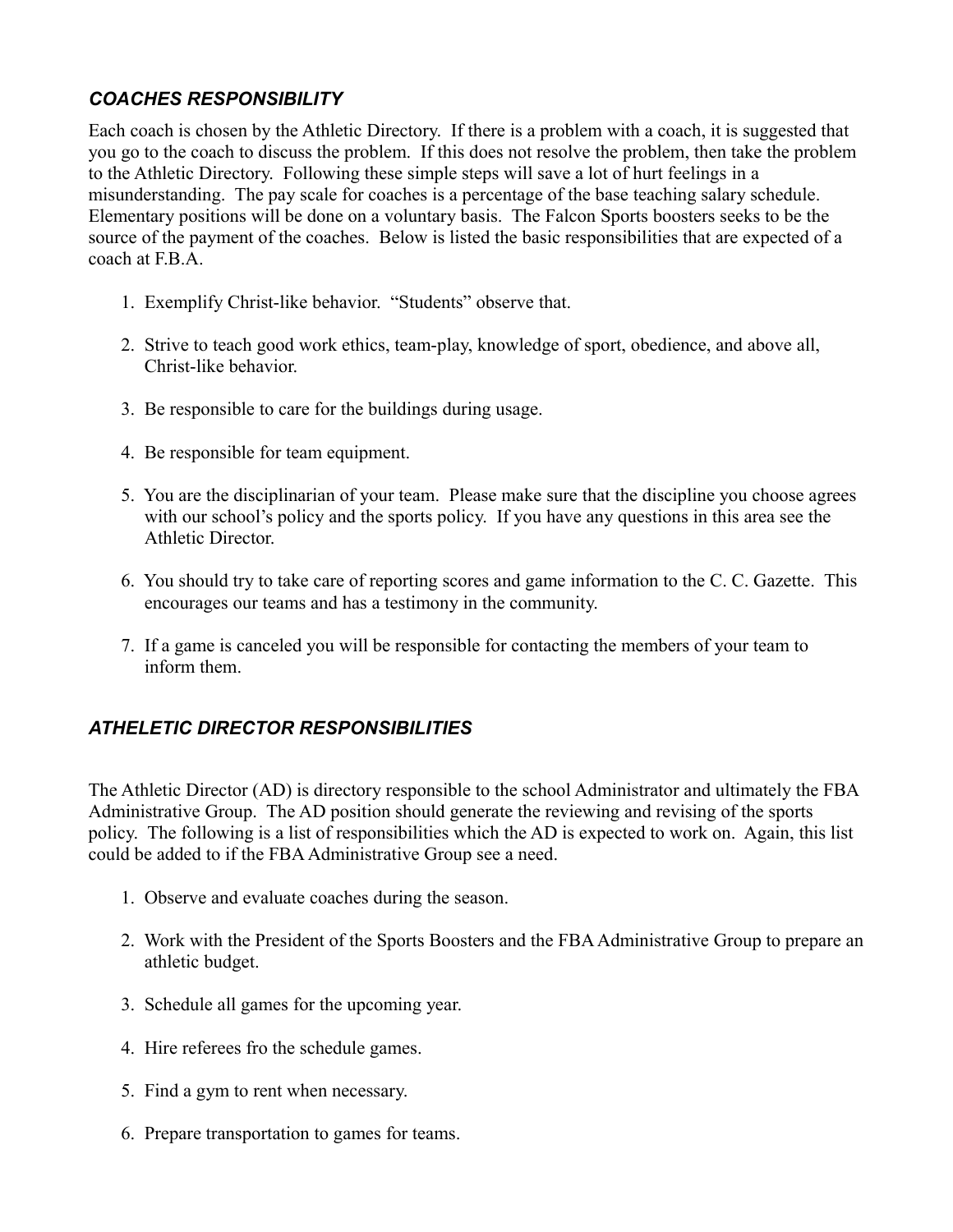- 7. Maintain a file for athletic physicals.
- 8. Enforce eligibility.
- 9. Work with coaches on a practice schedule for each season.
- 10. Take yearly inventory of all athletic equipment.
- 11. Order trophies and awards for all sports.
- 12. Choose candidates for coaching positions.
- 13. Prepare sports banquet.

### *AWARDS AND TROPHIES*

#### **Certificates**

Certificate will be given to all players who have completed one of the following sports: Girls basketball, soccer, volleyball,  $6<sup>th</sup>$ -8<sup>th</sup> basketball, varsity basketball, cheer-leading, and track. These will be given our at the Sports Banquet or Awards night at the end of the year.

#### **Varsity Letters and Pins**

Varsity letters will only be given to students in  $9<sup>th</sup>$ -12<sup>th</sup> grades. Each student will receive only one. To receive a letter the athlete must accomplish one of the requirements listed below.

- 1. Soccer: compete in 80% of the games.
- 2. Girls Basketball: compete in 80% of the games.
- 3. Girls Volleyball: compete in 80% of the games.
- 4. Varsity Basketball: compete in 80% of the games.
- 5. Track: receive 10 points in his/her events relay events must divide the points evenly.
- 6. Cheer-leading: attend all games (other than illness)

\*\*\*\*\*To receive letters the athlete must be eligible for the entire season.\*\*\*\*\*

Pins will be given to student sin  $9<sup>th</sup>$ -12<sup>th</sup> grade who have previously received a letter and accomplish one of the requirements listed above. Again, the student must be eligible for the entire season.